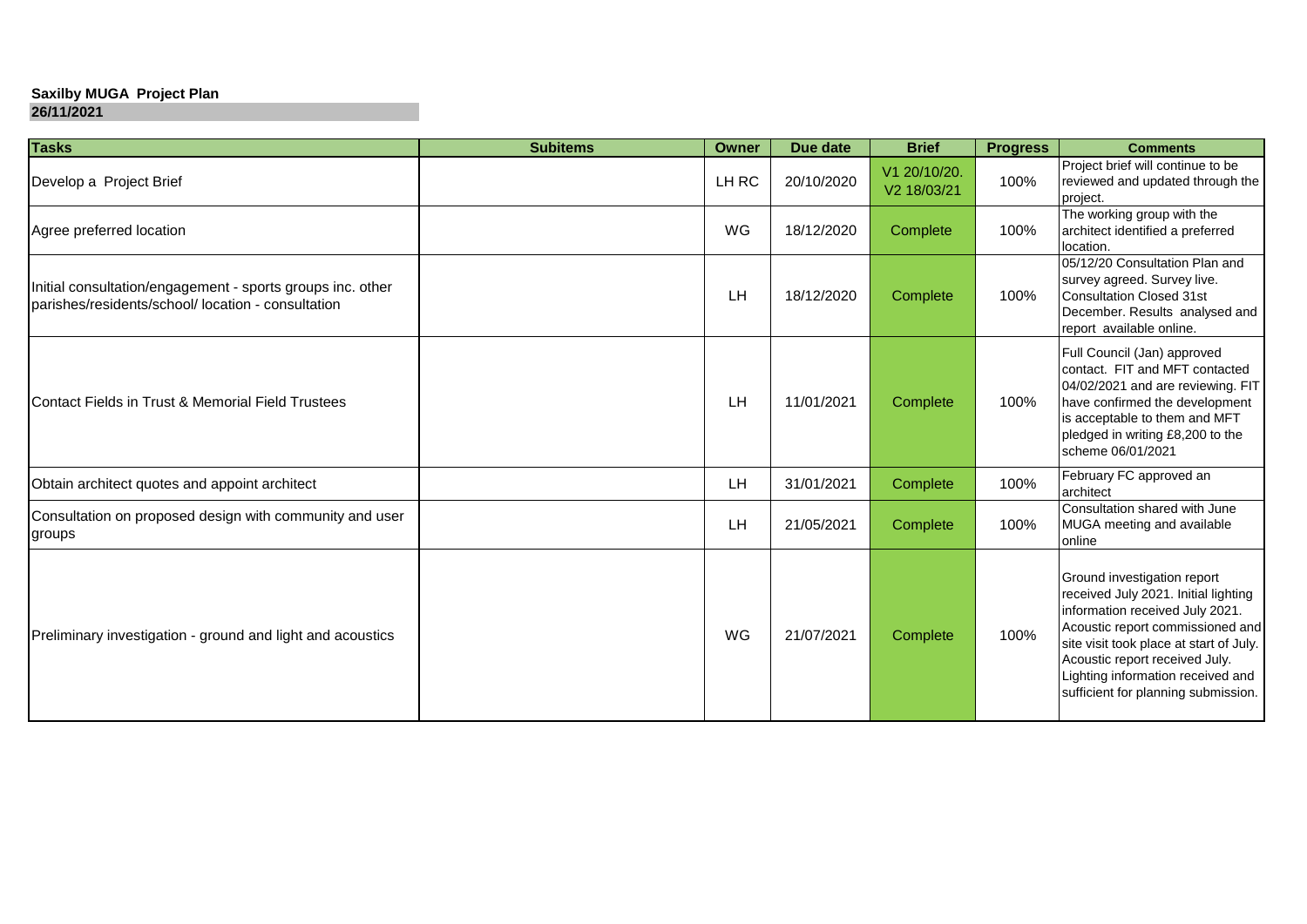| Planning application                                                  | Prepare draft planning application, Submit<br>to full council for approval, Submit planning<br>application, Planning approval       | LH     | 31/12/2021 | In progress | 95% | Plans have been updated based<br>on consultation and Football<br>Foundation feedback. Submitted<br>for planning permission 14<br>September. Consultee responses<br>received and further information<br>has been requested by Highways<br>and environmental protection via<br><b>WLDC</b> planning.                                                                                                                                                                                                                                                                                                                                                                                                                                                                                                                                                                                                                                           |
|-----------------------------------------------------------------------|-------------------------------------------------------------------------------------------------------------------------------------|--------|------------|-------------|-----|----------------------------------------------------------------------------------------------------------------------------------------------------------------------------------------------------------------------------------------------------------------------------------------------------------------------------------------------------------------------------------------------------------------------------------------------------------------------------------------------------------------------------------------------------------------------------------------------------------------------------------------------------------------------------------------------------------------------------------------------------------------------------------------------------------------------------------------------------------------------------------------------------------------------------------------------|
| Funding                                                               | Identify funders, develop funding bids and<br>submit for council approval and apply for<br>funding                                  | LH/AT  | 31/03/2022 | In progress | 50% | l20/10/20 Some initial funders<br>have been identified and bids can<br>be prepared in 2020.<br>28/10/20 Initial funding drafts for<br>Lincolnshire Co-op approved and<br>submitted. (One Stop no longer<br>does a relevant scheme we can<br>apply for, Waitrose scheme<br>currently on pause due to covid)<br>Tesco have to have planning<br>permission. Memorial field<br>trustees have pledged £8,200<br>towards the project. WLDC match<br>funding grant - £8,000 applied for<br>12/02/2021 Lincolnshire Playing<br>Field Trust have a funding<br>scheme - up to £500 apply? Fields<br>in Trust sometimes have funding,<br>but none currently. Initial contact<br>made with Football Foundation via<br>Lincs FA in July. Indicative quotes<br>shared with Lincs FA and meeting<br>planned with the football<br>foundation for Sep. Meeting held<br>with Lincs FA and Football<br>Foundation and grant application<br>stage one initiated. |
| Consultation with user groups on planned use and costing<br>structure |                                                                                                                                     | LH.    | 31/01/2022 | In progress | 50% | In progress, initial consultation<br>successfully completed Oct 2021                                                                                                                                                                                                                                                                                                                                                                                                                                                                                                                                                                                                                                                                                                                                                                                                                                                                         |
| Develop specification & council agree                                 | CCTV inc in build and signage, bollards for<br>across grass, as access will be needed to<br>overflow car park, access road and path | LK2/LH | 28/02/2021 | In progress | 20% | Initial meeting held with architect.<br>Specification to be developed<br>following planning permission<br>being granted                                                                                                                                                                                                                                                                                                                                                                                                                                                                                                                                                                                                                                                                                                                                                                                                                      |